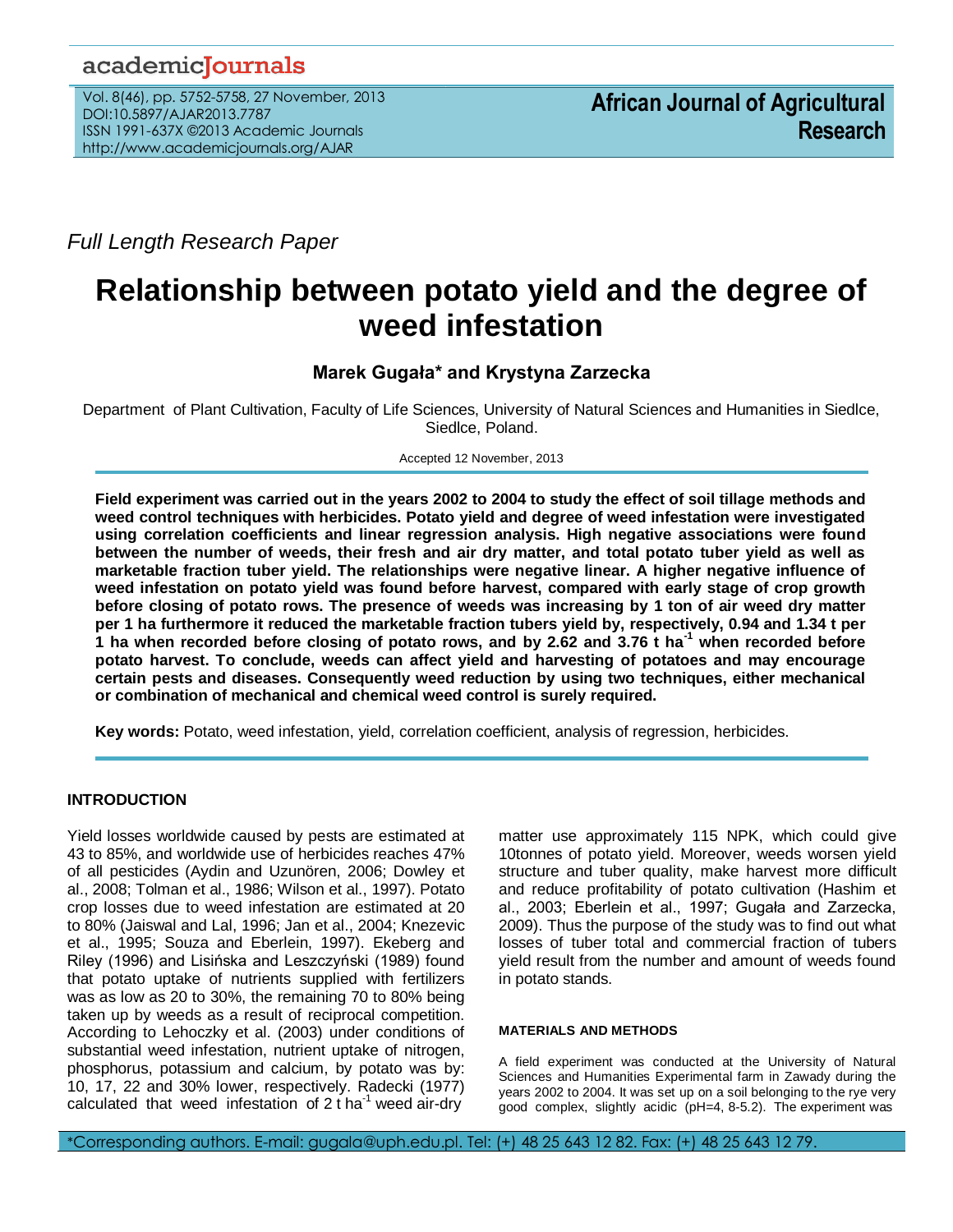|                                                                           | <b>Control</b> | <b>Herbicides</b> |                                              |                                                 |              |                                            |                                               |                       |
|---------------------------------------------------------------------------|----------------|-------------------|----------------------------------------------|-------------------------------------------------|--------------|--------------------------------------------|-----------------------------------------------|-----------------------|
| Index of weed infestation                                                 |                | <b>Plateen</b>    | Plateen +<br><b>Fusilade</b><br><b>Forte</b> | Plateen +<br><b>Fusilade Forte</b><br>+ Atpolan | <b>Barox</b> | Barox +<br><b>Fusilade</b><br><b>Forte</b> | Barox +<br><b>Fusilade Forte +</b><br>Atpolan | $\mathsf{LSD}_{0.05}$ |
| Number of weeds per 1 $m2$ before closing of potato rows                  | 21.7           | $-11.7$           | $-12.4$                                      | $-13.6$                                         | $-9.2$       | $-10.7$                                    | $-12.3$                                       | 3.8                   |
| Number of weeds per 1 $m2$ before harvest of tubers                       | 18.0           | $-7.6$            | $-8.2$                                       | $-10.0$                                         | $-6.1$       | $-6.6$                                     | $-7.8$                                        | 2.9                   |
| Fresh matter of weeds before closing of potato rows, t ha <sup>-1</sup>   | 0.91           | $-0.46$           | $-0.74$                                      | $-0.76$                                         | $-0.38$      | $-0.52$                                    | $-0.56$                                       | 0.17                  |
| Fresh matter of weeds before harvest of tubers, t ha <sup>-1</sup>        | 3.63           | $-1.01$           | $-1.76$                                      | $-2.10$                                         | $-0.95$      | $-1.34$                                    | $-1.67$                                       | 0.72                  |
| Air-dry matter of weeds before closing of potato rows, t ha <sup>-1</sup> | 0.24           | $-0.11$           | $-0.18$                                      | $-0.20$                                         | $-0.08$      | $-0.13$                                    | $-0.14$                                       | 0.05                  |
| Air-dry matter of weeds before harvest, t ha                              | 0.99           | $-0.31$           | $-0.46$                                      | $-0.59$                                         | $-0.26$      | $-034$                                     | $-0.43$                                       | 0.28                  |

**Table 1.** Decrease weed infestation under the effect of herbicides (values negative – decrease, average for 3 years and tillage systems).

established as a randomised complete block in a split-plot arrangement with two soil tillage methods as a main plots and seven weed control technologies, design in three replications and it included the following factors:

(I) Two soil tillage methods – conventional farming system (skimming in September + fall ploughing in October + (harrowing + cultivating + harrowing in April) and simplified farming system (either skimming and cultivating in April), (II) Seven weed control methods including an application of herbicides:

(1) Control – mechanical weed control prior to and following potato emergence,

(2) Plateen 41.5 WG (metribuzin + flufenacet) 2.0 kg ha<sup>-1</sup>,

(3) Plateen 41.5 WG (metribuzin + flufenacet) 2.0 kg ha<sup>-1</sup> + Fusilade Forte 150 EC (fluazifop-P-butyl)  $2.5 \text{ dm}^3$  ha<sup>-1</sup> (mixture),

(4) Plateen 41.5 WG (metribuzin + flufenacet) 1.6 kg ha<sup>-1</sup> + Fusilade Forte 150 EC (fluazifop-P-butyl) 2.0 dm<sup>3</sup> ha<sup>-1</sup> + adjuvant Atpolan 80 EC 1.5 dm<sup>3</sup> ha<sup>-1</sup> (mixture),

(5) Barox 460 SL (bentazone + MCPA) 3.0  $\text{dm}^3$  ha<sup>-1</sup> ,  $(6)$  Barox 460 SL (bentazone + MCPA) 3.0 dm<sup>3</sup> ha<sup>-1</sup> +

Fusilade Forte 150 EC (fluazifop-P-butyl) 2.5 dm<sup>3</sup> ha<sup>-1</sup> (mixture),

 $(7)$  Barox 460 SL (bentazone + MCPA) 2.4 dm<sup>3</sup> ha<sup>-1</sup> + Fusilade Forte 150 EC (fluazifop-P-butyl) 2.0 dm<sup>3</sup> ha<sup>-1</sup> + adjuvant Atpolan 80 EC 1.5 dm $3$  ha  $^{-1}$  (mixture).

Treatments 2 to 7 was used to performed pre-emergence mechanical weed control. Herbicides were applied just

prior to potato emergence (Treatments 2, 3 and 4) and post-emergence to 10 to 15 cm of potato plant height (Treatments 5, 6 and 7). In the experiment, farmyard manure and mineral fertilizers were applied at the respective rates of 25 t/ha and 90 kg N,  $90$  kg P<sub>2</sub>O<sub>5</sub>, and 135 kg K2O per hectare. Potato tubers of Wiking cultivar were planted in the third decade of April at the spacing of  $67.5 \times 37$  cm.

Weed infestation was determined by the square frame and gravimetrical method before closing of potato rows and before tubers harvest. There were determined number of weeds and their fresh and air dry matter per  $m^2$ . Large subsamples of 10 plants were taken from the produce of each plot, then graded to set sizes as follows: less than 30 mm, 30 to 40 mm, 40 to 50 mm, 50 to 60 mm and tubers greater than 60 mm, and subsequently weighted. The weight of tubers greater than 40 mm was counted to estimate the marketable fraction tubers yield. The yield of potato tubers data have been presented in the paper by Gugała and Zarzecka (2009).

A significant effect of weed control methods on weed infestation characteristics as well as potato yields stimulated us to calculate relationships of the number and amount of weeds with potato yields. In order to determine the relationships, correlation coefficients were calculated and linear regression equations were developed at the significance level p=0.05, the significance being checked by t-Student test. Statistical calculations were performed based on average values from three years of studies and means for soil tillage methods.

#### **RESULTS AND DISCUSSION**

Application of herbicides and their mixtures in the experiment caused significantly lower number of weeds, fresh matter and air-dry matter of weeds determined at the beginning and towards the end of potato growth compared with the control object (Table 1). Correlation coefficients reflected a significant negative impact of weed infestation indicators (number, fresh and air dry matter of weeds) determined at the beginning and end of potato vegetation on tuber total and marketable fraction yield of tubers (Table 2). Fresh and air dry matters of weeds were more strongly correlated with tuber total and commercial fraction yields than the number of weeds. It indicates that the amount of weed mass threatens potato fields much more than number of weeds. Results observed by Pomykalska (1991) and Zarzecka (2004) support this inference. Also Chistaz and Nelson (1983) and Hashim et al. (2003) showed that correlation between tuber yield and air dry matter of weeds was significant and negative, and the correlation coefficient amounted to -0.970 and -0.498, respectively. Moreover, Hashim et al. (2003) found that tuber yield was positively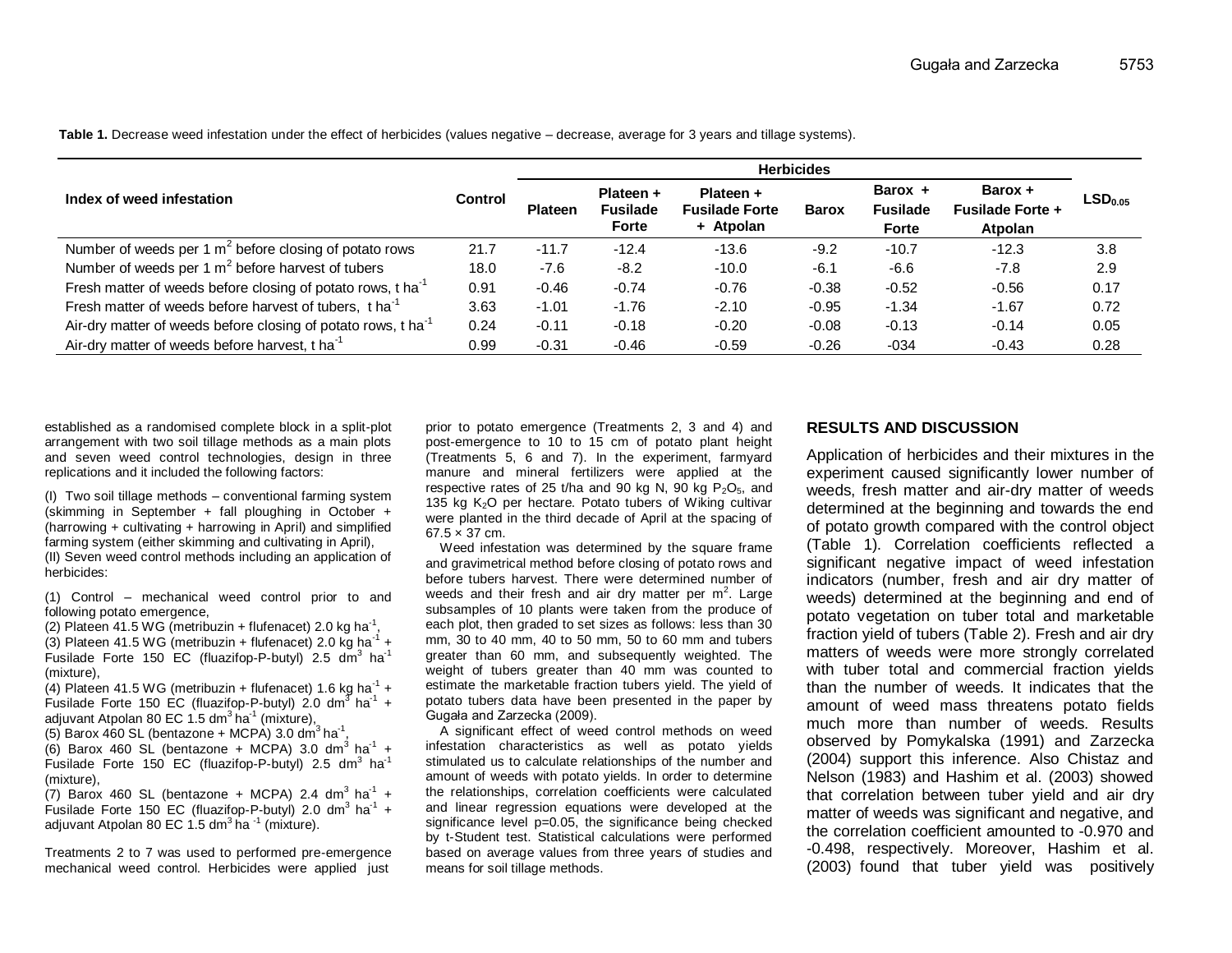| Index of weed infestation                                               | Total yield of tubers t ha <sup>-1</sup> | Marketable fraction of<br>tubers yield t ha <sup>-1</sup> |  |
|-------------------------------------------------------------------------|------------------------------------------|-----------------------------------------------------------|--|
| Number of weeds per 1 $m2$ before closing of potato rows                | $-0.913$                                 | $-0.935$                                                  |  |
| Number of weeds per 1 $m2$ before harvest of tubers                     | $-0.959$                                 | $-0.968$                                                  |  |
| Fresh matter of weeds before closing of potato rows, t ha <sup>-1</sup> | $-0.969*$                                | $-0.976*$                                                 |  |
| Fresh matter of weeds before harvest of tubers, t ha <sup>-1</sup>      | $-0.981$                                 | $-0.997$                                                  |  |

 $-0.981$ <sup>\*</sup>

 $-0.995$ 

 $-0.986$ 

 $-0.997$ 

**Table 2.** Significant values of linear correlation coefficients between the weediness index and the total and marketable fraction of potato tubers yield (average for 3 years and tillage systems).

\*Significant at P<0.05.

Air-dry matter of weeds before closing of potato rows,  $t$  ha<sup>-1</sup>

Air-dry matter of weeds before harvest, t ha<sup>-1</sup>



**Figure 1.** Relationship between total and marketable fraction yield of tubers and the number of weeds before closing of potato rows.

associated with potato plant height and number of tubers harvested from an area of 1 ha, but the differences were statistically insignificant. In turn, Mišovic et al. (1997) proved, on the basis of values of correlation coefficients, that of weeds biomass  $(r = 0.868)$  had less effect on yield of potato tubers than number of weed plants ( $r = 0.902$ ).

In the present study it was also shown that, at the second date of weed infestation determination (before tubers harvest) potato tuber yields were more correlated with weed infestation indices (number of weeds, fresh and air dry matter of weeds) than at the beginning of vegetation (before closing of potato rows). Similar regression relationships between tuber yield and weed infestation were obtained by Pomykalska (1991) for potatoes grown on soil originating from sand and from loess.

An application of regression analysis revealed a linear negative relationship of total and marketable fraction yield of tubers with number of weeds, fresh and air dry matter of weeds determined both at the beginning at towards the end of vegetation (Figures 1 to 6). Increasing weed infestation by 1 plant per 1  $m^2$  reduced total and marketable fraction yields by, respectively, 0.46 and 0.67 t per 1 ha before closing of potato rows, and 0.54 and0.77 t per 1 ha before tuber harvest (Figures 1 and 2). In the studies by Pomykalska (1991) the reduction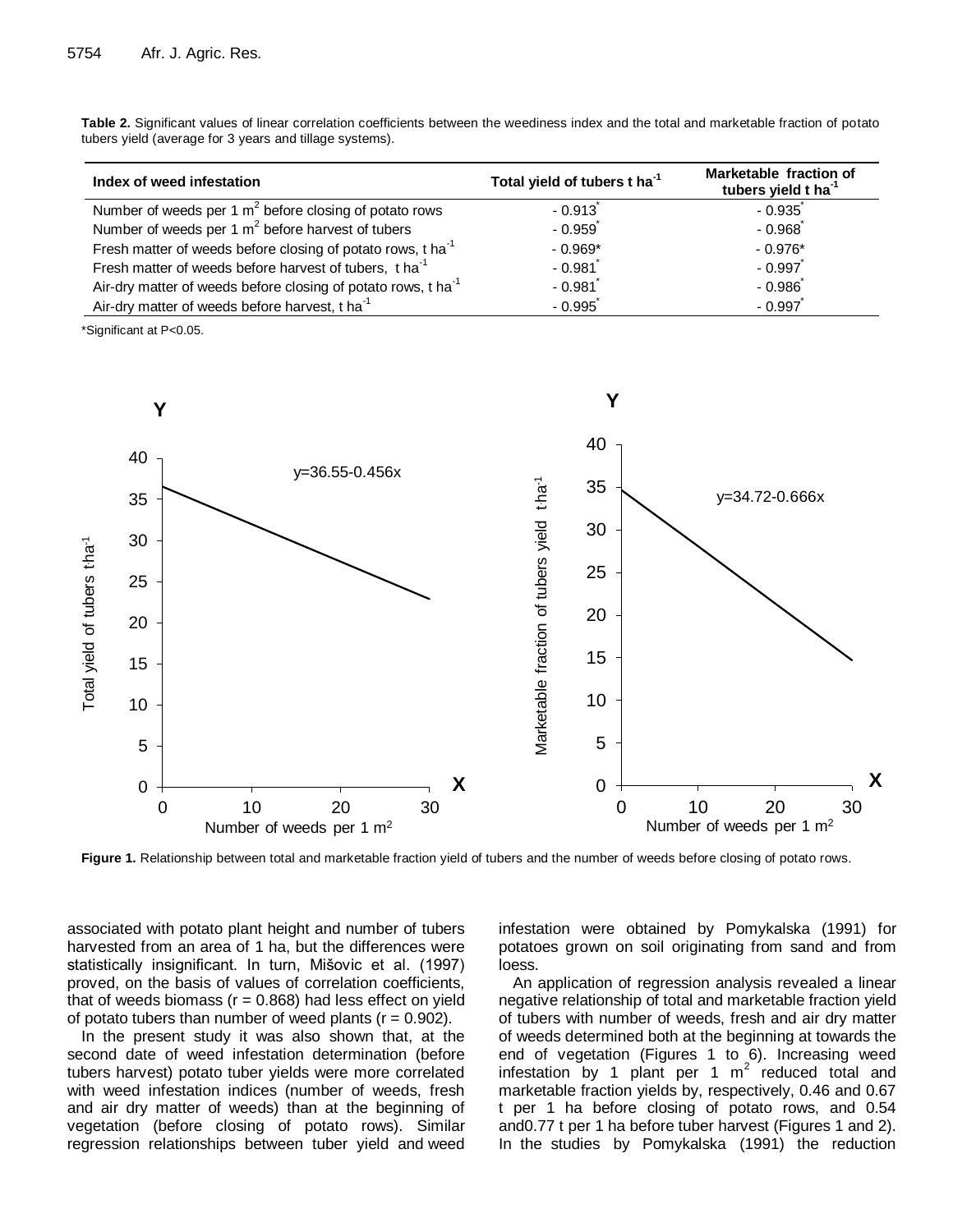

**Figure 2.** Relationship between total and marketable fraction yield of tubers and the number of weeds before harvest of tubers.

![](_page_3_Figure_3.jpeg)

**Figure 3.** Relationship between total and marketable fraction yield of tubers and the fresh matter of weeds before closing of potato rows.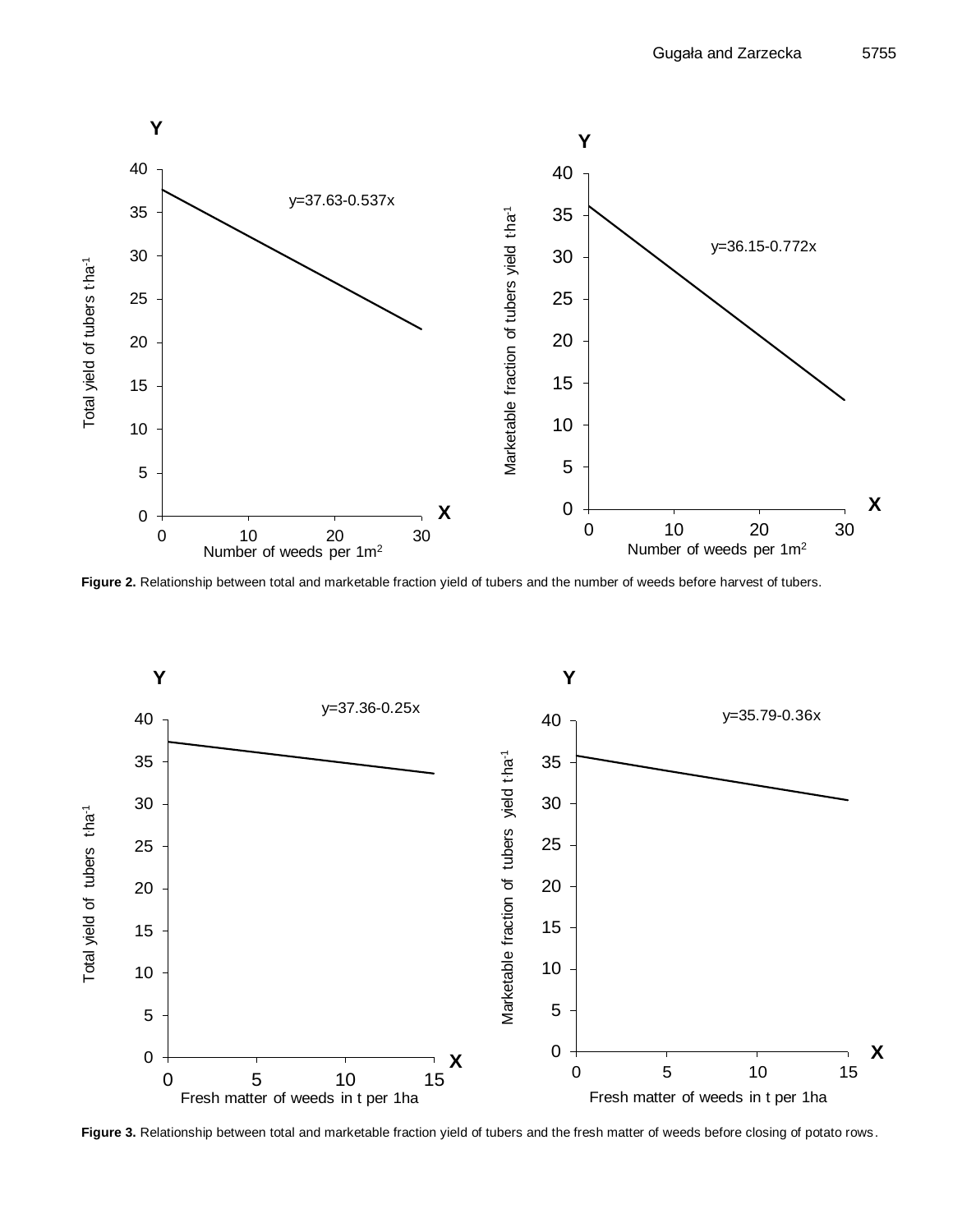![](_page_4_Figure_1.jpeg)

**Figure 4.** Relationship between total and marketable fraction yield of tubers and the fresh matter of weeds before harvest of tubers.

![](_page_4_Figure_3.jpeg)

**Figure 5.** Relationship between total and marketable fraction yield of tubers and the air-dry matter of weeds before closing of potato rows.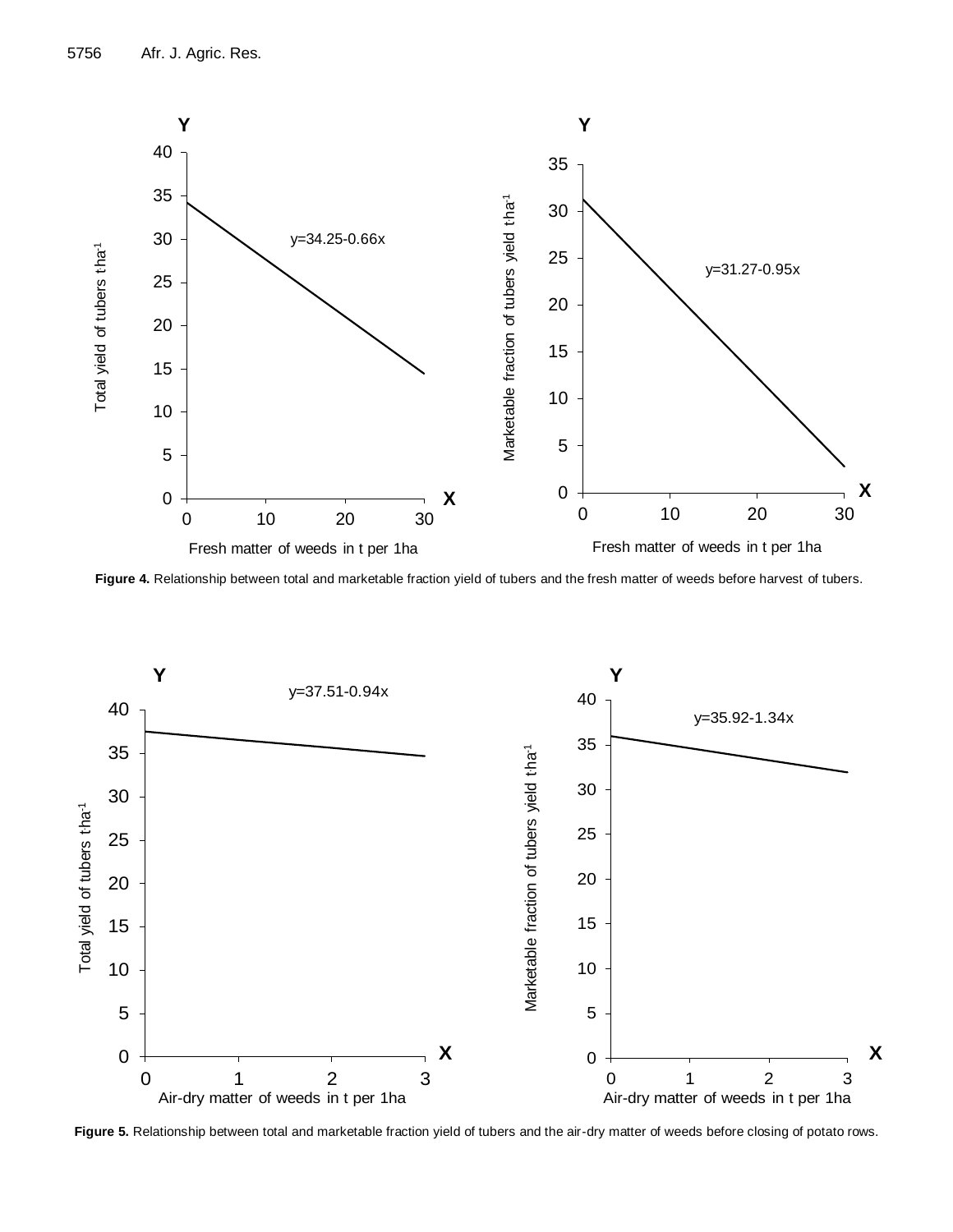![](_page_5_Figure_1.jpeg)

**Figure 6.** Relationship between total and marketable fraction yield of tubers and the air-dry matter of weeds before harvest of tubers.

amounted to 0.10 to 0.12 t ha $^{-1}$  for total yield, and Maykuhus (1988) says the respective total yield drops were 0.10-0.46 and 0.02-0.06 t ha<sup>-1</sup>. In turn, Zarzecka (2004) recorded reductions in total and marketable fraction yields amounting to 0.23 and 0.28 t ha<sup>-1</sup>, respectively.

Regression equations reflecting relationships between fresh matter of weeds and tuber yields indicate that tuber matter losses for total and marketable fraction yields amounted to, respectively, 0.25 and 0.36 t ha<sup>-1</sup> at the start of vegetation, and 0.66 and 0.95  $t$  ha<sup>-1</sup> towards the end of vegetation (Figures 3 and 4).

The regression analysis indicated that an increase in weed infestation by 1 ton of air dry matter of weeds per 1 ha was followed by reductions in total and marketable fraction tubers yield by, respectively, 0.94 and 1.34 t per 1 ha when recorded before closing of potato rows, and by 2.62 and 3.76 t ha<sup>-1</sup> when recorded just before potato harvest (Figures 5 and 6). Pomykalska (1991) found that, depending on a type of soil on which the experiment was located, a 1-ton increase in air dry matter of weeds at the start of potato growth was followed by a 5.5 to 6.7 t ha<sup>-1</sup> decrease in total yield whereas at the end of vegetation the reduction amounted to 5.2 to 6.0 t ha<sup>-1</sup>. According to Zarzecka (2004), an average total yield decrease per 1 ton of air-dry matter of weeds was 2.6  $t$  ha<sup>-1</sup>. Also Pomykalska (1991) and Radecki (1977) showed a linear negative association between yield and air dry matter of weeds, and found that 1 ton of weeds decreased

tuber total yield by 5.0 to 7.0  $t$  ha<sup>-1</sup>. According to Pomykalska (1991), Radecki (1977), Boydston (2007), Buddoi et al. (1998) and Renner (1998) weed weight is a more precise and accurate indicator, than number of weeds of determining potato yield decrease. Moreover, the workers observed that the level of losses depended on species composition of weeds, as well as weather and soil conditions.

#### **Conclusions**

The issue of relationship between weed infestation and potato yielding is of importance as far as agricultural practice is concerned because it reflects the degree to which the yield is at risk, and explains the purposefulness of applying mechanical-chemical weed control operations. A higher negative influence of weed infestation on potato yielding was found before tubers harvest, compared with the beginning of crop growth.

#### **REFERENCES**

- Aydin H, Uzunören N (2006). Investigation of herbicide group drug residues used in the agricultural field in soil and *Oligochaeta* class earthworms. Fresenius Environ. Bull. 15(5):335-337.
- Buddoi GH, Penescu HC, Maillet J (1998). Integrated weed management in potato crop: combination between mechanical and chemical weeding. Comptes – rendus 6 eme symposium Mediterraneen EWRS, Montpellier, France. pp. 325-326.